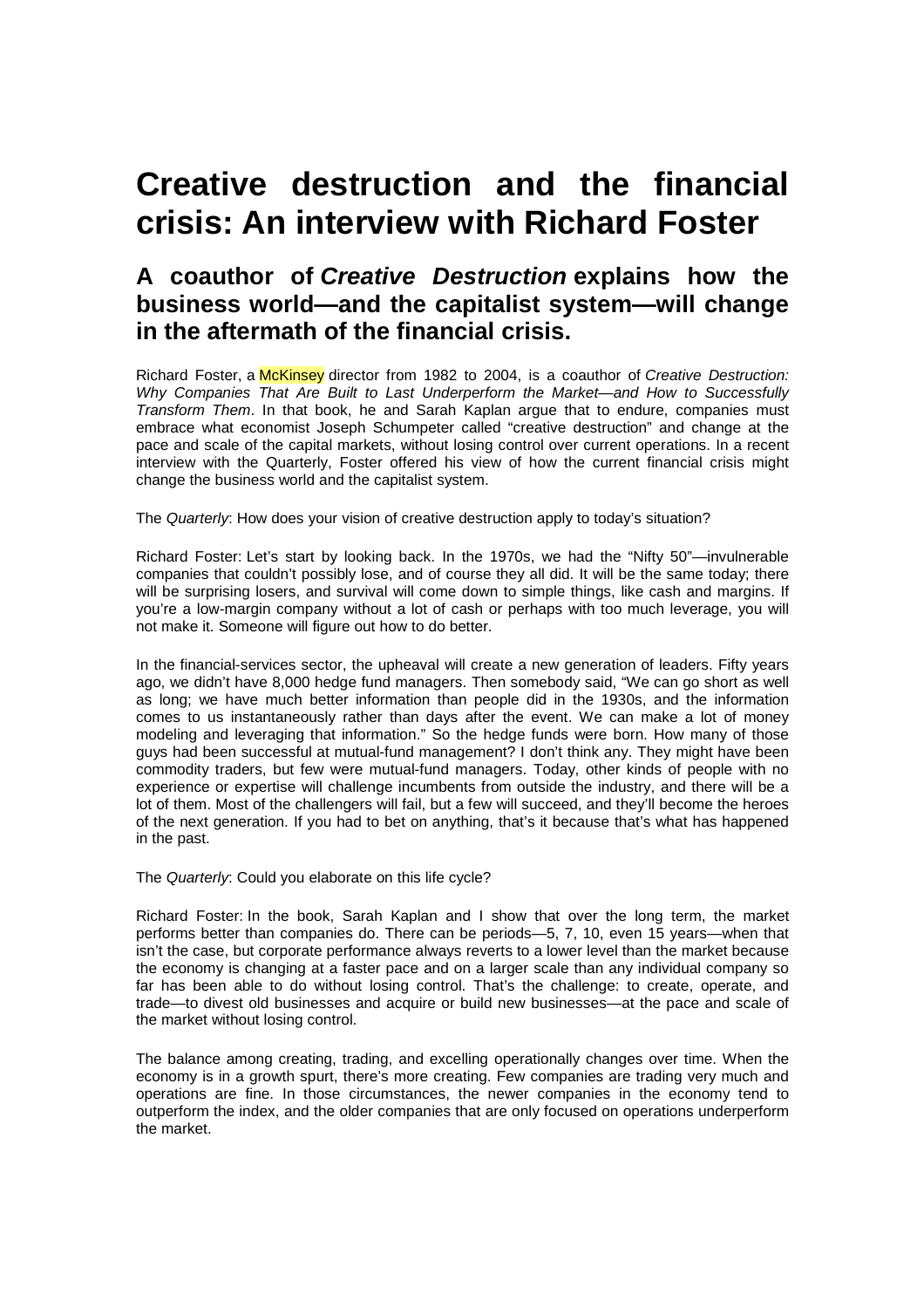As the market collapses, the weaker upstarts get squeezed out. The survivors are the cash-rich "operators," which perform at levels closer to the averages, which themselves are lower. Companies that operate well shine in down times, as they are now. Every investor on the planet is looking for companies that have cash left. The turmoil will clear away the weaker companiesthe companies that have taken too much risk. This doesn't mean they're bad companies; it's just that they've taken on too much risk given their balance sheet resources.

## The Quarterly: What happens then?

Richard Foster: New, young companies that have conserved cash and have solid and often expanding margins surge ahead. When this happened in the '70s, companies such as The Limited, The Gap, Home Depot, and John Malone's TeleCommunications Inc. sprung from the burned forest. After the crash of 1987, Microsoft, Oracle, and Amgen took off. Then in the '90s, we had the Internet companies. Creation will happen again and will again leave behind the big guys trying to rely solely on operations.

The Quarterly: To what extent is today's financial crisis different from earlier ones?

Richard Foster: The granddaddy of cycles in this economy is the equity premium, which is the difference between the longer-term total returns to shareholders and the supposedly risk-free debt rate. It is the premium the equity investor gets for taking the equity risk. Looking back, we can see seven great cycles. During the boom times, when the equity premium goes way too high, everybody hocks everything to get in on the game, and this creates the conditions for a crash. When the crash occurs, the politicians come in and say it was this or that person's fault. Then they create regulatory institutions, and virtually every one of those institutions—starting with the Federal Reserve, in 1913, as a result of the crash of 1907—has been quite productive for the nation in the longer term. This includes the formation of the Securities and Exchange Commission, in 1934; the Investment Company Act, in 1940; the beginning of the end of fixed commission rates in 1970; and the Sarbanes–Oxley Act, in the early 2000s.

The Quarterly: What happens in the aftermath of the new regulations?

Richard Foster: What do self-respecting entrepreneurs do when subjected to new regulations? They learn the regulations backward and forward and then vow never to start another business that falls within the scope of those regulations. And so off the entrepreneur goes to find a new way. That's one reason credit default swaps eventually took the form they did—the other options were regulated.

The new entrepreneur often seeks ways to innovate outside the scope of the newly established regulations. In the beginning, all that works out fine. We have innovations, we love the people who created them, they're great heroes, the returns are strong, everybody says, "I'm going to be one of those guys." Eventually, all the truly good guys who are going to get into that business have done so. The opportunity starts drawing less savory figures—charlatans who overmarket, cut corners, establish usurious contracts, and do other clever things to generate profit for themselves. They end up bringing the system down. Then guess what happens? At the end of that period, after the equity premium has soared and collapsed again, the government steps in and regulates the systems, this time focusing on the last wave of abuse. And then we start over.

We were getting somewhat better at handling these cycles until 2000, but since then we've gotten worse. The collapse of 2008 isn't like the crash of 1929, because we have the institutions that were created in the last century, and they are very effective. Understanding the differences between the '30s and today is at least as important as understanding the similarities.

The Quarterly: Capitalism has just taken a beating. What will the future look like?